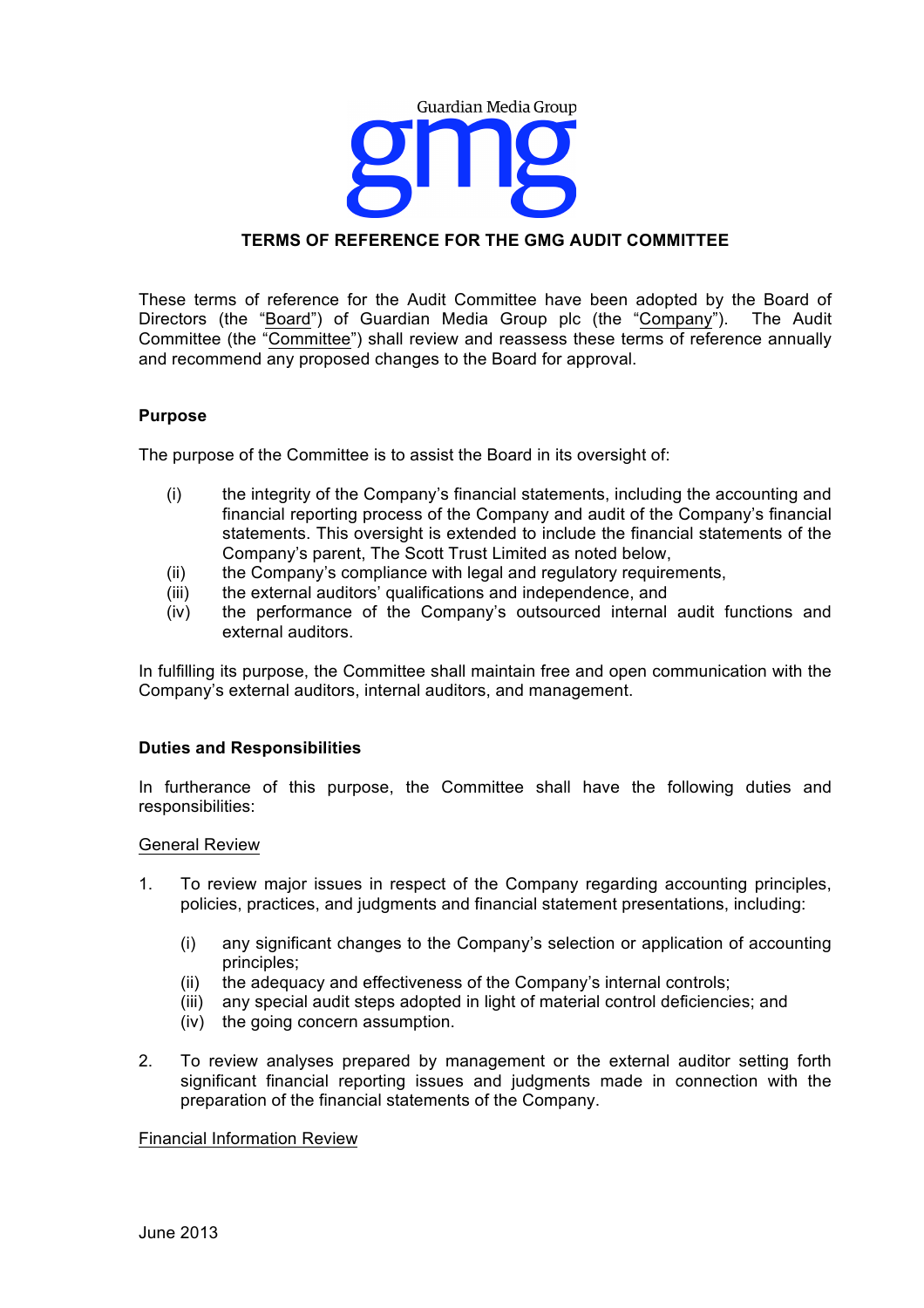- 3. To discuss with management and the external auditors the external auditors' judgments about the quality and appropriateness of the Company's accounting principles and underlying estimates in its financial statements.
- 4. To discuss with management and the external auditors the Company's annual audited financial statements together with the results of the external auditors' review prior to Board approval.

## Internal Controls

- 5. To monitor and review the effectiveness of the Company's outsourced internal audit function. To review the internal audit programme, ensure co-ordination between the internal and external auditors and ensure that the internal audit function is adequately resourced and has appropriate standing within the Company.
- 6. To discuss with management and the external auditors the integrity of the Company's financial reporting processes and internal financial controls, including policies and guidelines with respect to risk assessment and risk management and the Company's major financial risk exposures and the steps management has taken to monitor and control such exposures.
- 7. To discuss periodically with the Board any issues that arise with respect to the quality or integrity of the Company's financial statements, the Company's compliance with legal or regulatory requirements and the adequacy and effectiveness of the Company's internal financial controls.
- 8. To discuss periodically with the Company's chief executive officer and chief financial officer
	- (i) all significant deficiencies and material weaknesses in the design or operation of internal controls which could adversely affect the Company's ability to record, process, summarise and report financial data,
	- (ii) any significant changes in internal controls or other factors that could significantly affect internal controls, including any corrective actions with regard to significant deficiencies and material weaknesses, and
	- (iii) any fraud involving management or other employees who have a significant role in the Company's internal controls.
- 9. To review the external auditor's management letter and management's response.
- 10. To review, on an annual basis, all relationships between the external auditors and the Company.

## External Auditors

11. To make recommendations to the Board in relation to the appointment, reappointment and removal of the external auditor, and to approve the remuneration and terms of engagement of the external auditor, including the retention of the external auditors for any significant permissible non-audit engagement. The Committee may also take into account the opinions of management in its dealings with the external auditors.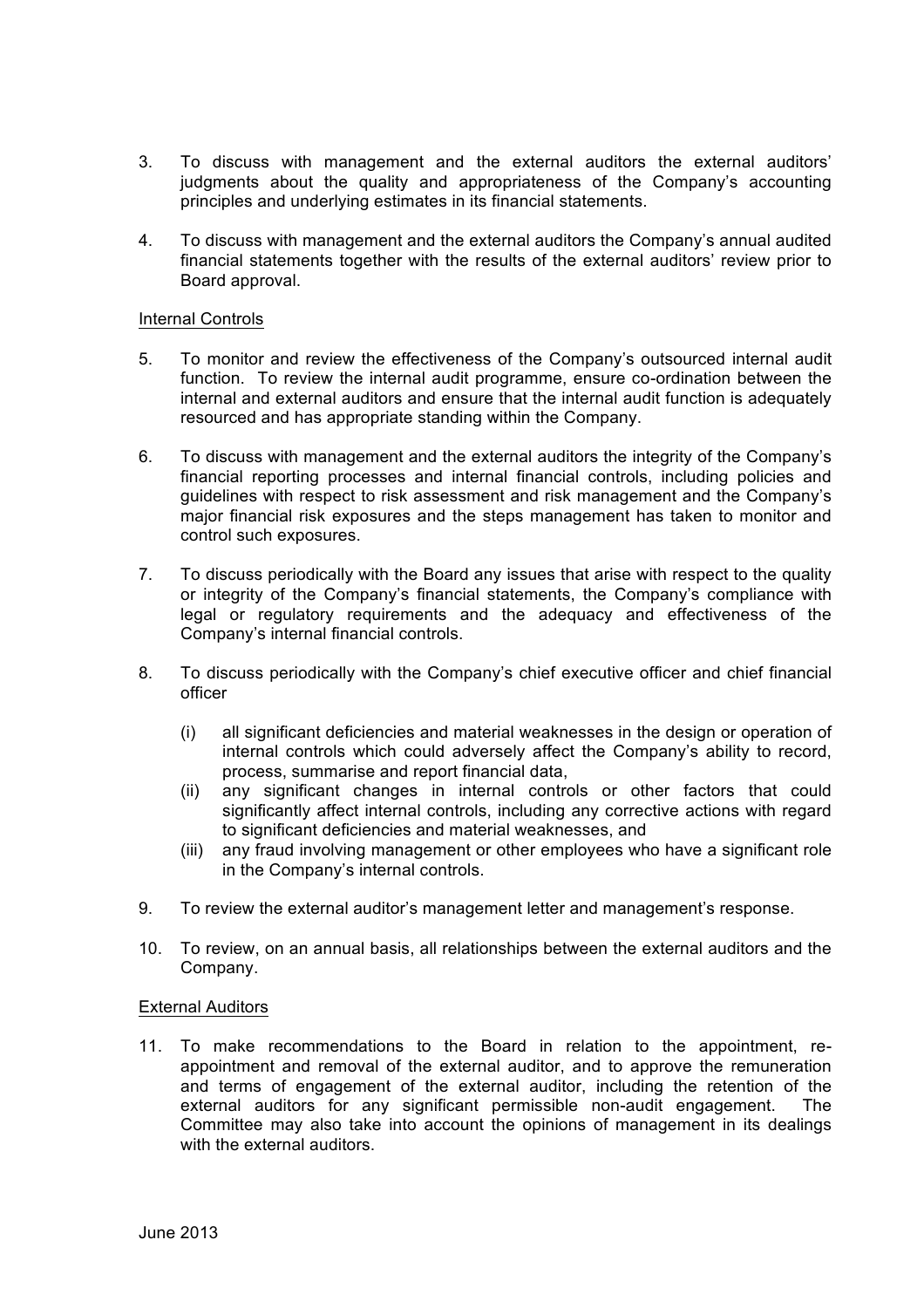- 12. To develop and implement policy on the engagement of the external auditor to supply non-audit services. Policy statement is attached as Appendix A.
- 13. To evaluate annually the experience, qualifications, performance and independence of the external auditors, including their lead partners. To ensure the regular rotation of the audit partners, as required by applicable laws, rules and regulations. To consider whether there should be regular rotation of the external auditors. The Committee may take into account the opinions of management in its evaluation of the external auditors. The Committee will present its conclusions regarding the external auditor to the Board.
- 14. To review with the external auditors any audit problems or difficulties, together with management's responses, including any restrictions on the scope of the external auditors' activities or on access to requested information, and any significant disagreements with management.
- 15. To discuss the results of the year-end audit of the Company with the external auditors and any other matters required to be communicated to the Committee by the external auditors under generally accepted accounting standards.
- 16. To discuss with the external auditors before the audit commences, the nature and scope of the audit.
- 17. To discuss with the external auditors the quality of the Company's financial personnel.

#### Legal Compliance and Complaints

- 18. To have access to the Company's lawyers to discuss, as required, any legal matters that could have a significant impact on the Company's financial statements or the Company's compliance with applicable laws and regulations, any breaches of fiduciary duties, and inquiries received from regulators or governmental agencies.
- 19. To review with management and the external auditors any correspondence with regulators or governmental agencies and any published reports and employee complaints concerning financial matters which raise material issues regarding the Company's financial statements or accounting policies.
- 20. To establish and maintain procedures for the receipt, retention and treatment of complaints regarding accounting, internal accounting controls or auditing matters, including procedures for the confidential, anonymous submission by the Company's employees of concerns regarding questionable accounting or auditing matters. A copy of the 'Whistle Blowing Procedures' is attached as Appendix B.
- 21. To investigate and address any reports of evidence of breaches of fiduciary duties.

#### Tax Compliance

22. To approve the framework of responsibilities and policies in regard to tax compliance, and ensure that appropriate people and procedures are in place for managing tax compliance risk.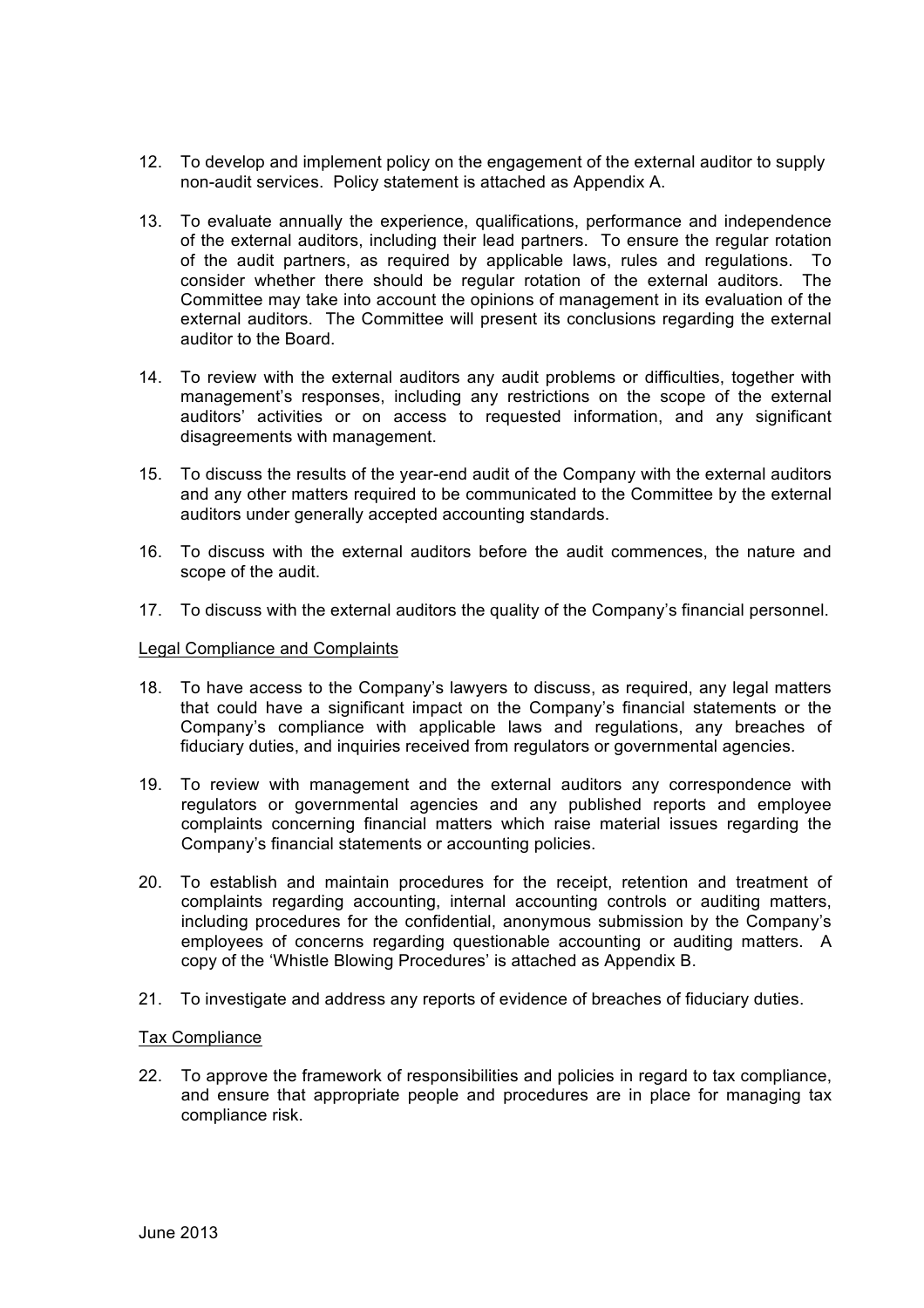- 23. To scrutinise, monitor and review the effectiveness of the Group's tax arrangements and ensure that the risks to tax compliance are properly managed and enable returns to be prepared with an appropriate degree of confidence and compliance with tax legislation.
- 24. To review and authorise any tax structuring initiatives intended to result in a tax saving in excess of £500,000.

#### Other Audit Committee Responsibilities

- 25. To establish clear guidelines for the hiring of current or former employees of the Company's external auditors.
- 26. To conduct any investigation appropriate to fulfil its responsibilities with the authority to have direct access to the external auditors as well as anyone in the Company.
- 27. To keep abreast of new accounting and reporting standards.
- 28. To consider and determine any proposal by management regarding the termination of the Company's contract with the outsourced internal audit resource.
- 29. To perform any other activities consistent with these terms of reference, as the Committee or the Board deems necessary or appropriate.

#### **The Scott Trust Limited**

On behalf of The Scott Trust Limited (STL) Board, the Audit Committee will undertake the following activities on an annual basis:

- it will review major issues in respect of STL, regarding accounting principles, policies, practices, and judgements and financial statement presentations, including:-
	- (i) any significant changes to STL's selection or application of accounting principles;
	- (ii) the adequacy and effectiveness of STL's internal controls;
	- (iii) any special audit steps adopted in light of material control deficiencies; and
	- (iv) the going concern assumptions.
- It will review analyses prepared by the STL chair, group financial controller or the external auditor setting forth significant financial reporting issues and judgements made in connection with the preparation of the financial statements of STL.
- it will discuss with the STL chair, group financial controller and the external auditors the external auditors' judgements about the quality and appropriateness of STL's accounting principles and underlying estimates in its financial statements.
- it will discuss with the STL chair, group financial controller and the external auditors, STL's annual audited financial statements together with the results of the external auditors' review prior to STL Board approval.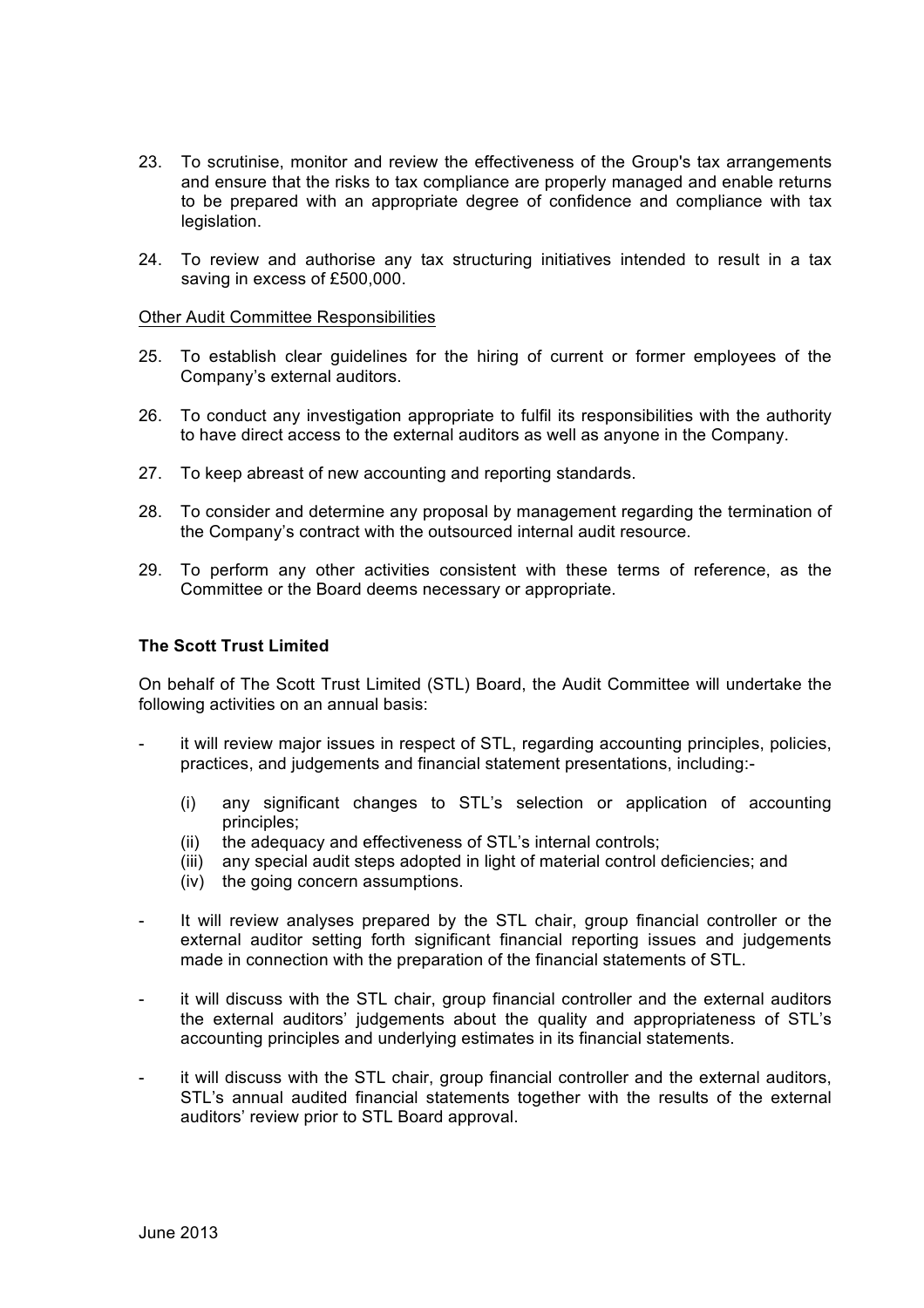# **Outside Advisors**

The Committee, acting by majority vote, shall have the authority to retain, at the Company's expense, outside legal, accounting, or other advisors or experts it deems necessary to perform its duties. The Committee shall retain these advisors without seeking Board approval and shall have sole authority to approve related fees and retention terms. The Committee shall receive appropriate funding from the Company for payment of fees to outside advisors engaged by the Committee.

# **Annual Performance Evaluation**

The Committee shall conduct an annual self-performance evaluation. The Committee shall report on its annual self-performance evaluation to the Board and recommend to the Board any improvements to these terms of reference it deems necessary.

## **Membership and Independence Requirements**

The Committee shall consist of no fewer than two (2) non-executive directors, as determined by the Board, subject to all applicable laws, rules and regulations binding on the Company and to any applicable governance code adopted by the Company from time to time. For the avoidance of doubt the GMG chair will be treated as a non-executive director and may be a member of, but not chair, the Committee. All Committee members shall have a basic understanding of finance and accounting and be able to read and understand fundamental financial statements.

Committee members shall be appointed by the Board. Each prospective Committee member shall carefully evaluate existing time demands before accepting Committee membership. No director may serve as a Committee member if such director serves on the audit committee of more than two (2) other public companies, unless the Board expressly determines that such service would not impair that director's ability to serve on the Committee. The Committee members may be removed, with or without cause, by a majority vote of the Board.

The chief executive, chief financial officer, the group financial controller, and representatives of the external auditors shall normally attend meetings. Other independent directors shall also have the right of attendance.

The company secretary shall be the secretary of the Committee.

## **Chair**

The Committee shall include a Committee chair. The Committee chair shall be appointed by a majority vote of the Board. The chair of the Company may not be the chair of the Committee. The Committee chair shall be entitled to chair all regular sessions of the Committee and add topics to the agenda. In the event of a tied vote, if less than the entire Committee has voted on such matter, then such matter shall be voted on by the entire Committee. If a tie persists after the entire Committee has voted on the matter, then such matter shall be voted on by the independent members of the Board of Directors, with independence being determined in accordance with the UK Corporate Governance Code.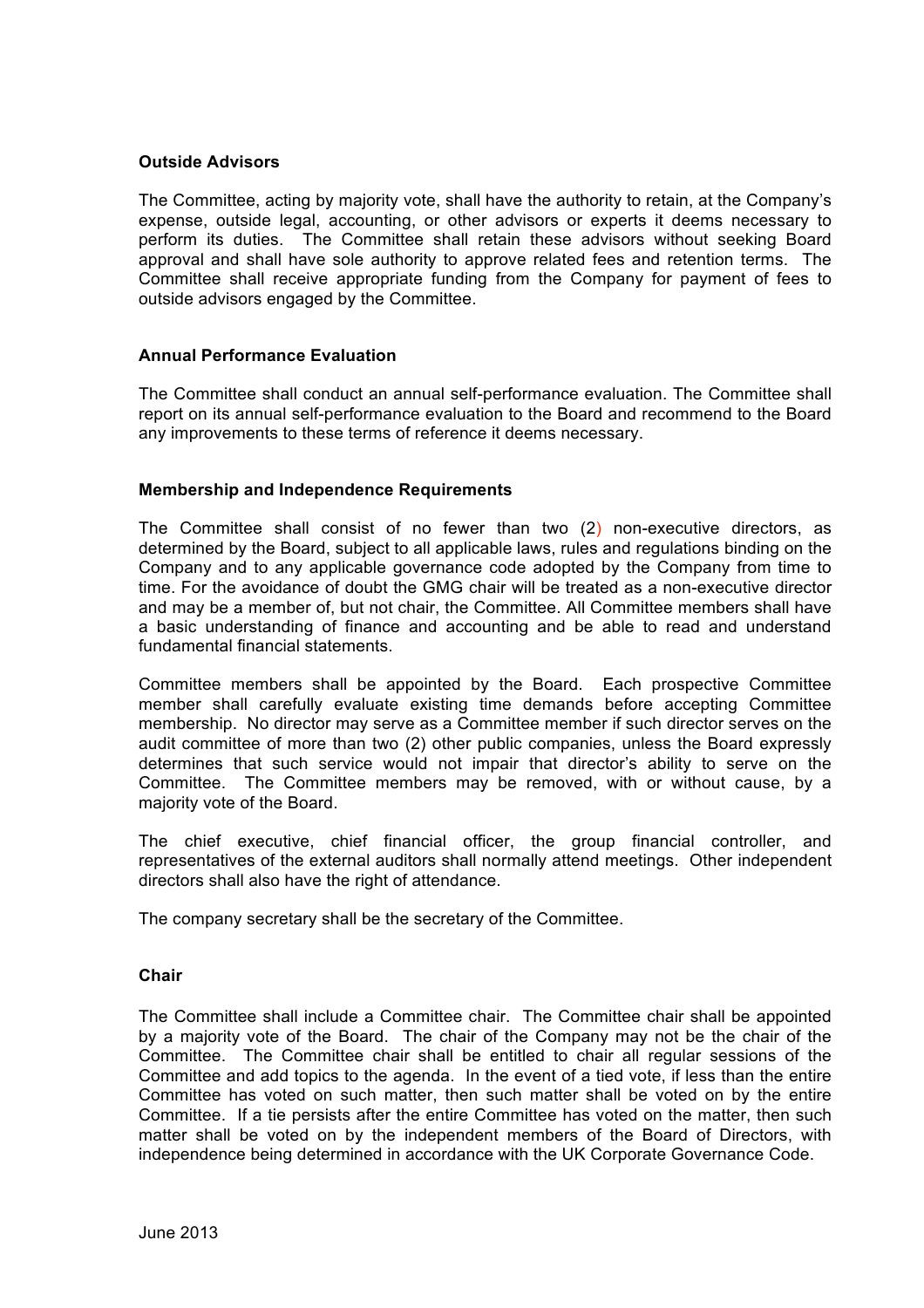# **Meetings**

The Committee shall meet, in person, at least three (3) times a year, or more frequently as circumstances dictate, and all Committee members shall strive to be present at all Committee meetings. The Committee meetings shall follow a set agenda established by the Committee.

The chair may call a Committee meeting upon due notice of each other Committee member at least forty-eight (48) hours prior to the meeting. Two Committee members, acting in person or by proxy, shall constitute a quorum.

The external auditors may request a meeting if they consider that one is necessary.

The Committee should meet separately, at least once a year, with the external auditors and separately with the outsourced internal auditors without executive Board members present, to discuss any matter that the Committee or any of these groups believes may warrant Committee attention.

## **Reporting Procedures**

The secretary shall prepare and circulate the minutes of the meeting of the Committee to all members of the Board and maintain a minute book containing minutes of meetings signed by the chair of the meeting.

The Committee shall report its actions and recommendations to the Board after each Committee meeting.

## **Transparency**

The terms of reference of the Committee will be published on the Company website www.gmgplc.co.uk and made available on request, from the company secretary.

The Committee will make a statement in the annual report about its activities. The statement will include details on the membership of the Committee, the number of Committee meetings and attendance over the course of the year.

Approved by the Board 26 June 2013.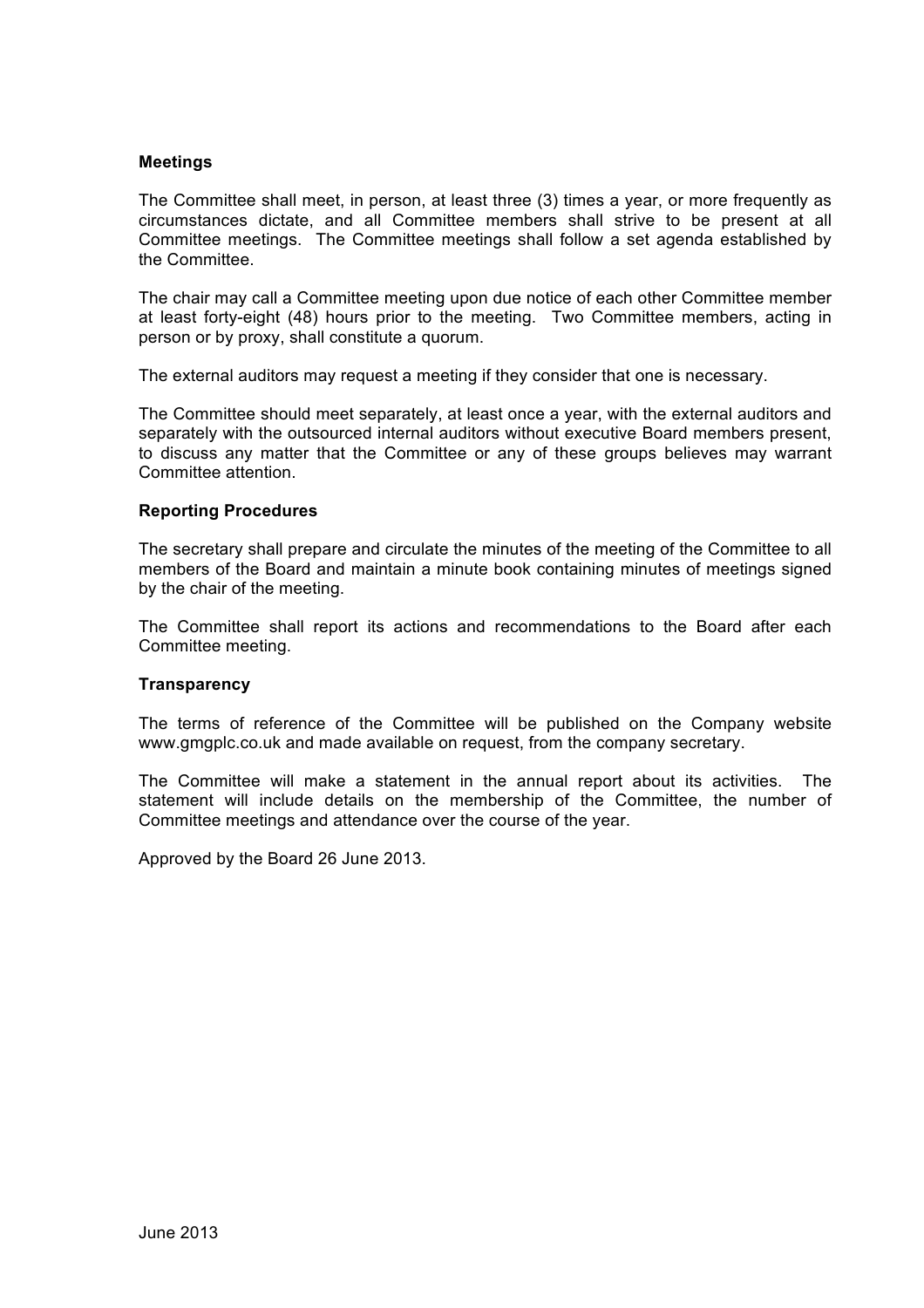# **Appendix A**

## **The provision of non-audit services by the external audit firm**

The Board will apply the following policy:

- 1 The auditor should not provide a service if the result is that:
	- the external auditor audits its own firm's work;
	- the external auditor makes management decisions for the company;
	- an inappropriate mutuality of interest is created; or
	- the external auditor is put in the role of advocate for the Company before a court
- 2 The provision of services by the external auditor is prohibited in the following areas:
	- bookkeeping or other services related to the accounting records or financial statements of Guardian Media Group ("the Company") and its subsidiary undertakings (together "the Group");
	- financial information systems design and lead implementation;
	- appraisal or valuation services including fairness opinions or contribution-in-kind reports, where the output is material to the financial accounts;
	- actuarial services where the service will lead to a valuation likely to be included in the Group's financial reporting;
	- management of the internal audit function;
	- management or human resources functions which involve acting as a director, employee or officer of the Group or performing any decision-making, supervisory or ongoing monitoring function; ,
	- broker, dealer, investment advisor, or investment banking services;
	- legal services, under circumstances in which the person providing the service must be admitted or otherwise qualified to practice before the courts of a jurisdiction;
	- expert services for the purpose of advocating the Group's interests in litigation of regulatory or administrative investigation or proceedings; This does not include a forensic audit of a control breakdown or any accounting system failure.
	- recruitment of senior management or executives.
- 3 The following types of other non-audit work may be undertaken by the auditors without referral to the Committee subject to an individual project limit, for the services listed below, of £100,000: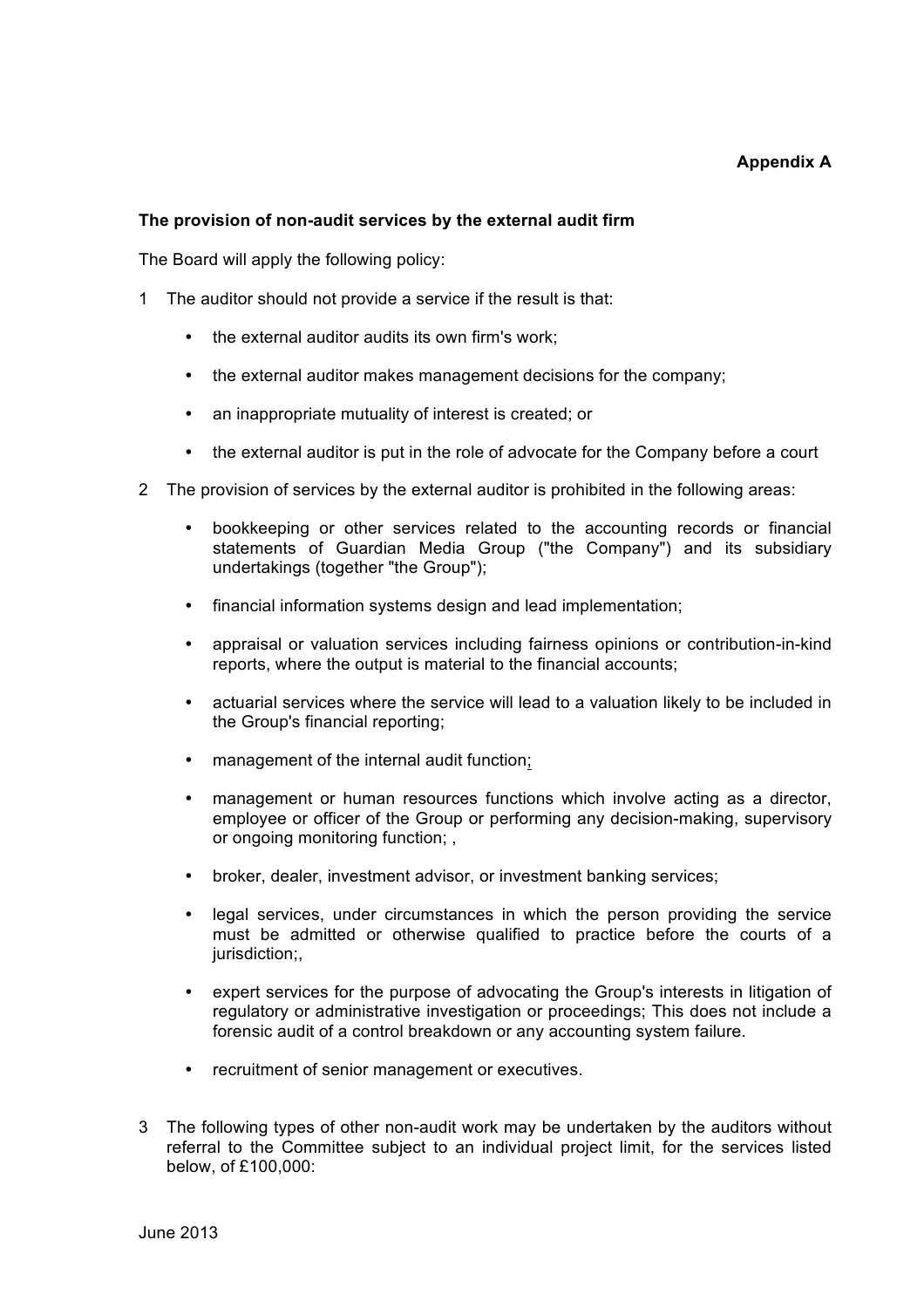- reporting accountants' reports and comfort letters in connection with shareholder circulars, listing particulars or bond issues;
- accountants' reports;
- reporting on financial assistance under the Companies Act;
- audit of carve-out financial statements;
- advice on preparation of financial information and application of GAAP;
- due diligence and related advice;
- audit of completion accounts;
- agreement of price adjustments arising from completion accounts; .
- vendor due diligence;
- secondment of staff:
- specialist support to Internal Audit following agreed upon procedures;
- tax compliance and advice
- transfer pricing studies, preparation of comparable data and documentation;
- training support:
- IT and other control reviews;
- advice on design and implementation of policies, controls and security arrangements, except as prohibited above; and
- assistance with the preparation of non-financial information, or financial information which does not form part of the statutory records, and the subsequent analysis of that information
- ABC audits
- preparation and submission of overseas VAT returns
- assistance with members voluntary liquidation of dormant/non trading subsidiary companies
- treasury advice
- 4 Other types of non-audit work may be undertaken only with prior agreement on a caseby-case basis by the Committee.
- 5 Work that is incremental to the financial limit set out in point 3 above would be subject to approval by the Audit Committee.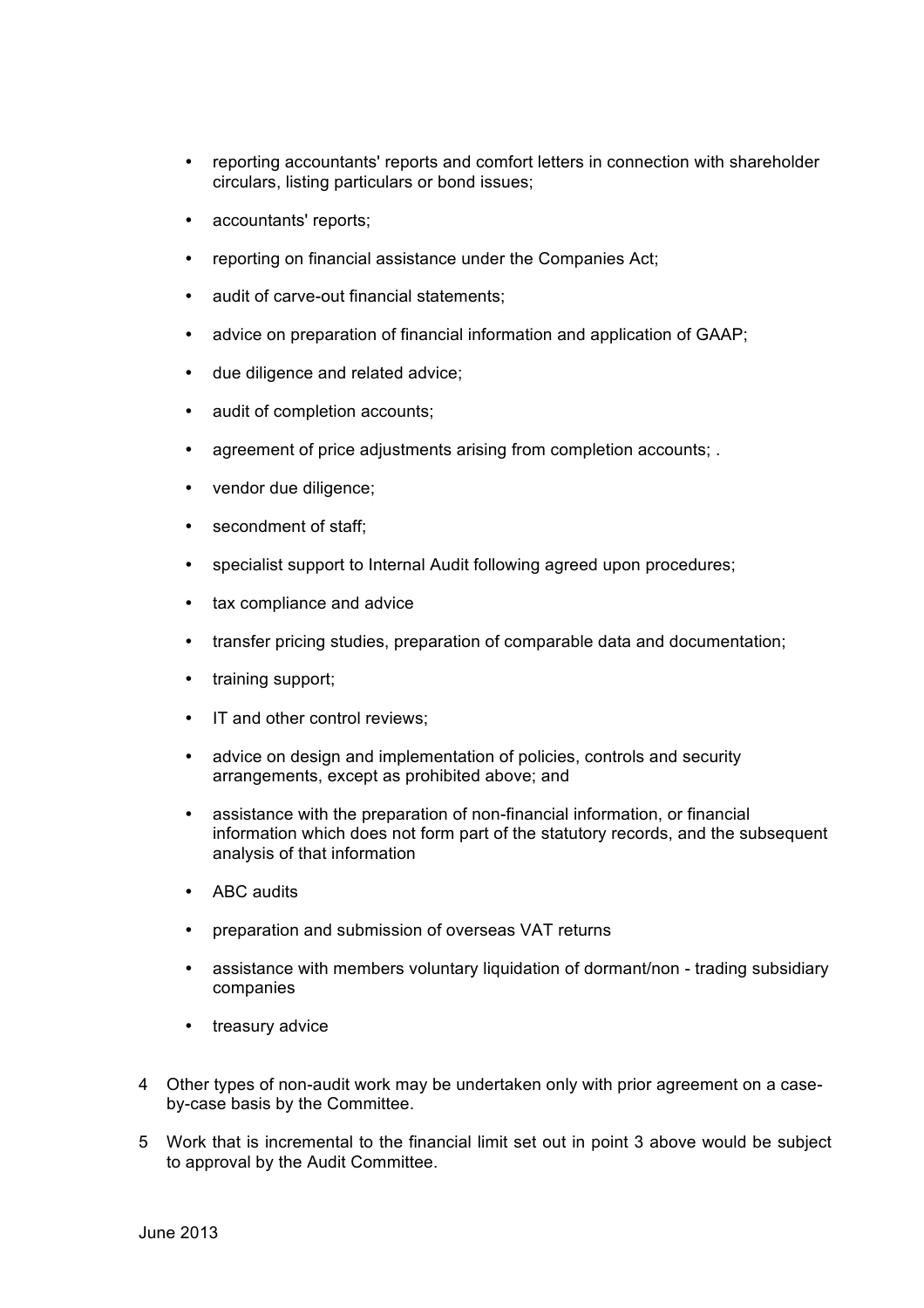- 6 Where the provision of non-audit services by the external auditor should be preapproved by the Committee, in respect of urgent matters, the Committee will delegate its authority to the chair of the Committee between meetings. Such pre-approval should be ratified at the next meeting of the Committee.
- 7 Where other third party advisors are appointed to undertake major projects in the areas of internal control or risk management, details of their work and its results should be supplied to the Audit Committee on an ongoing basis. Where reasonable, the Audit Committee should be consulted on their appointment.
- 8 A statement of non-audit work undertaken by the auditors should be presented to the Committee on an annual basis.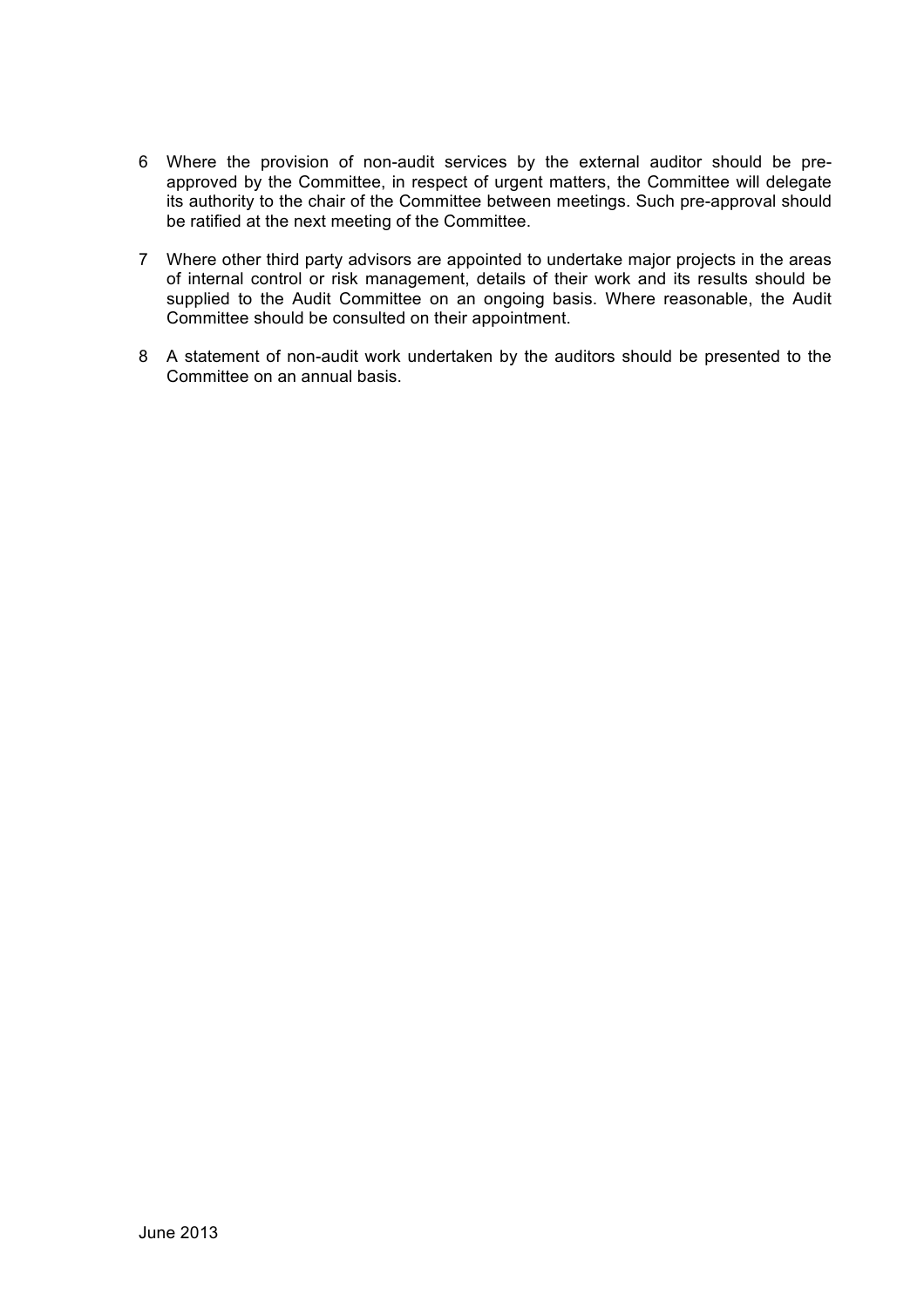# **Appendix B**

## **Whistle Blowing Procedure**

All employees need to feel able to come forward if they have serious concerns about malpractice or wrongdoing at work without the fear of accusations of disloyalty, harassment or victimization. The Public Interest Disclosure Act 1998 specifically provides for the protection of workers who are concerned that malpractice or wrongdoing has occurred;'workers' includes employees, agency workers, contractors, the self-employed and homeworkers. Provided that the procedural steps in this policy are followed, such workers who make 'qualified disclosures' cannot be victimized or dismissed.

GMG sees Public Disclosure as important and any concerns raised will be taken seriously. Failure to follow this policy may lead to disciplinary action.

## *Malpractice*

Some examples of matters regarded as 'malpractice' for the purposes of this policy are:

- Fraud or financial irregularity
- Corrruption, bribery or blackmail
- Criminal offences
- Failure to comply with a legal or statutory obligation
- Miscarriage of justice<br>• Endangering the heal
- Endangering the health and safety of any individual
- Damage to the environment
- Concealment of any of the above

#### *Procedure*

The Company's primary aim is to prevent workplace malpractice from occurring in the first place. If it happens, the Company's objective is to prevent it recurring. If appropriate, every effort will be made to resolve the situation on an informal basis in the first instance. If this is not possible, the Company will take formal action to investigate and take whatever steps are necessary.

#### *The First Step*

If a worker has a concern about workplace malpractice, he/she should intitially contact a Designated Assessor (DAs). GMG will appoint DAs throughout the Company. They will have appropriate standing in the company to command the respect that is needed to fulfil the function and they will receive training.

Alternatively GMG personnel may make an anonymous disclosure on the confidential hotline 0800 915 1571

If a worker is dissatisfied with the action taken in respect of their concerns, they should raise their concerns in writing to the Group Director of HR, Pensions and Sustainability, who will either deal with the matter or designate an appropriate senior Manager, as appropriate.

#### *Further Steps*

A worker should be aware that their concerns will, as far as possible, be dealt with in confidence. There may be circumstances, however, where it will not be practicable for the Company to pursue a complaint or to deal with an alledged wrongdoer without the identity